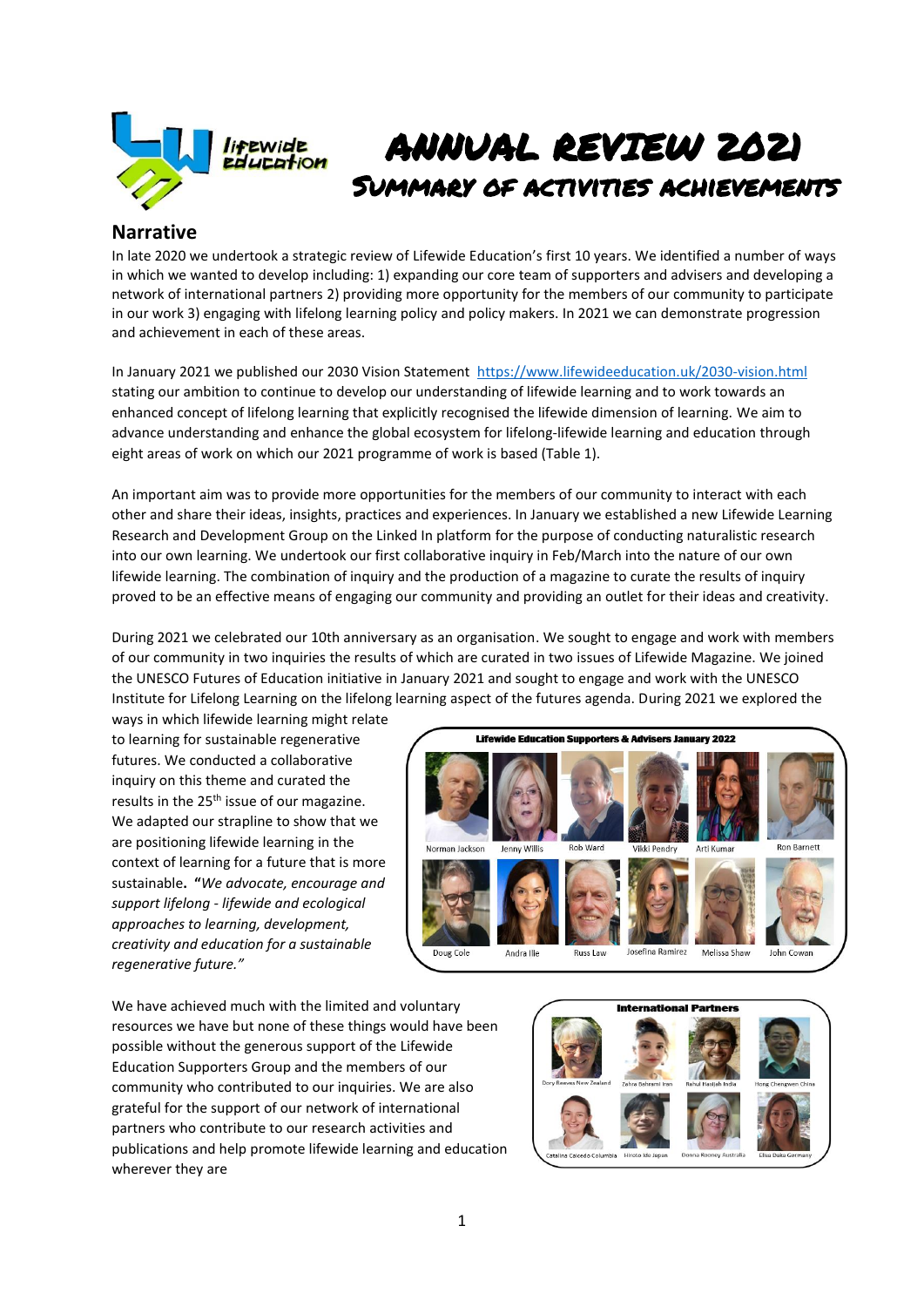## **TABLE 1 Summary of Activities and Achievements 2021**

|                            | TABLE I Summary of Activities and Achievements 2021                                                |
|----------------------------|----------------------------------------------------------------------------------------------------|
| 1 Expanding and            | During the past 15 months we recruited 5 new members to our core planning and                      |
| refreshing our team of     | implementation team.                                                                               |
| supporters and activists   |                                                                                                    |
| by securing                | Vikky Pendry is CEO at the Curriculum Foundation a UK based International                          |
| representation from        | Education Consultancy specialising in curriculum review and redesign. Vikki runs her               |
| diverse professional       | own education consultancy in parallel, Florus Education which features creative                    |
| groups who have an         | curriculum projects. She has worked in 3 UK Primary schools as a senior leader and                 |
| interest and involvement   | she is currently studying for a doctorate in Education at UCL where she is exploring               |
| in lifelong-lifewide       | curriculum implementation in a range of contrasting contexts.                                      |
| learning. We are           |                                                                                                    |
| particularly interested in | Josefina Ramirez - is Head Mistress and founder at The Greenery House in Chile and                 |
| involving people who       | a Lecturer in Teacher Training at the University of Los Andes, Chile. Josefina will help           |
| live outside the UK by     | us share our ideas in south and central America.                                                   |
| expanding our network      |                                                                                                    |
| of international           | Andra Lavinia Ilie advises clients on governance, family office and philanthropy at                |
| partners.                  | KPMG. She is also an amateur traveller and avid learner. Originally from Romania,                  |
|                            | she has lived in Greece and England and she calls everywhere and nowhere home.                     |
|                            | Andra is an alumni of the University of Surrey's Lifewide Learning Award and has                   |
|                            | experience of the way lifewide learning can be facilitated and recognised in a higher              |
|                            | education environment.                                                                             |
|                            |                                                                                                    |
|                            | Arti Kumar is a UK National Teaching Fellow and an Education and Employability                     |
|                            | Consultant, author, trainer and mentor. She is the author of "Personal, Social,                    |
|                            | Academic and Career Development in Higher Education - SOARing to Success". Arti                    |
|                            | was awarded an MBE for her services to education                                                   |
|                            |                                                                                                    |
|                            | Melissa Shaw is a career coach and mentor. She has been a Volunteer Trainer for                    |
|                            | the National Trust since 2017, and she has a particular interest in the role of                    |
|                            | volunteering for purpose, employability, and learning, bringing benefits for                       |
|                            | individuals and organisations. With a background of working in HE, she led                         |
|                            | organisational development, educational development and technology enhanced                        |
|                            | learning functions. She was Deputy Director of the CRA and is currently exploring<br>life-writing. |
|                            |                                                                                                    |
|                            | International partners During the year we established a small network of                           |
|                            | international partners with representatives from Australia, New Zealand, India,                    |
|                            | Columbia, Iran, Japan and China. Our partners contribute to our activities and                     |
|                            | publications, and help promote lifewide learning and education wherever they are                   |
| 2 Reaching out to          | . Many connections and links to education all at all levels and in different capacities            |
| practitioners in different | • Strong links through NJ with the Creative Academic and #creativeHE communities                   |
| professional groups to     | • Strong links through RW to the PDP practitioner community                                        |
| expand our community       | • Strong links through DC to practitioners involved in employability                               |
|                            | • Strong links through JW to practitioners involved in mental health and wellbeing                 |
|                            | • Strong links through VP to CIRUS & MAPLE networks                                                |
|                            | . In 2021 NJ worked with Social Care Network Ireland undertaking a survey of                       |
|                            | creativity in social care practice and education, presenting ideas and producing 3                 |
|                            | working papers. Ecology of practice, learning and creativity in Social Care work                   |
|                            | and education                                                                                      |
|                            | . NJ contributed to the Creative Academic inquiry into Imagination and Creativity                  |
|                            | for Sustainable Regenerative Futures                                                               |
|                            | . We invited members of a number of social media groups involved in sustainability                 |
|                            | to join our Oct-Nov inquiry                                                                        |
|                            | • JW, BC & NJ produced a Synthesis of AGCAS Case Studies - Co & Extra-curricular                   |
|                            | awards. So far we have failed to recruit to the team a representative from the                     |
|                            | AGCAS co- and extra-curricular awards community                                                    |
|                            |                                                                                                    |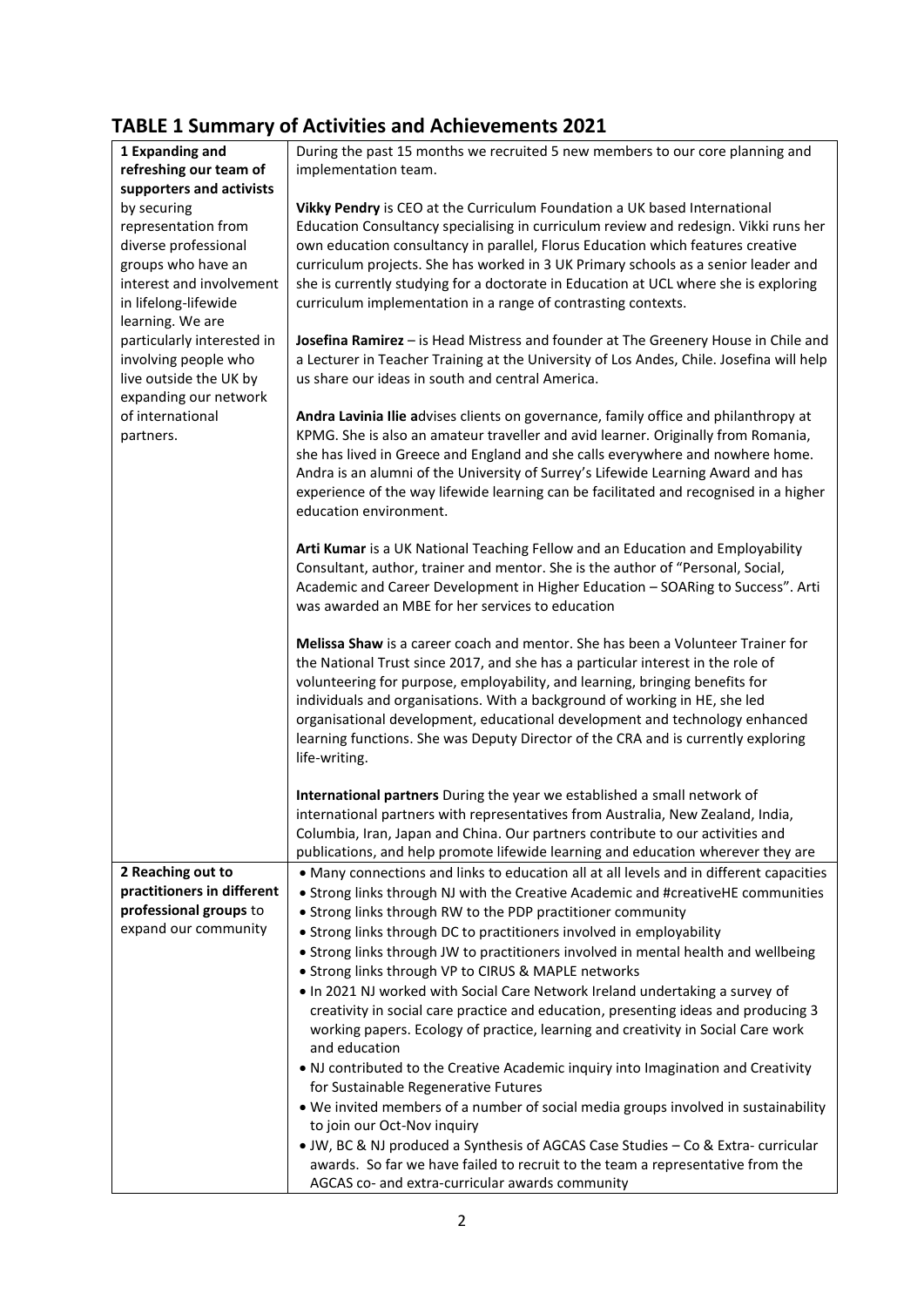| 3 Building<br>understanding and<br>practice through<br>discussions and the<br>sharing of ideas and<br>resources through social<br>media, webinars and<br>collaborative learning<br>projects.                                                                                                                                                       | 1 Learning Lives Inquiry Feb 01 to March 15 (RW, JW, NJ) - successfully planned,<br>developed resources and facilitated engagement over 6 weeks of 30+ participants<br>using the Lifewide Learning Research & Development forum on Linked In<br>2 Learning for Sustainable Futures Inquiry Oct 18-Nov 22 (NJ, JW & JR) -<br>successfully planned, developed resources and facilitated engagement over 5 weeks<br>of 20 participants using the Lifewide Learning Research & Development forum on<br>Linked In                                                                                                                                                                                                                                                                                                                                                                                                                                                             |
|----------------------------------------------------------------------------------------------------------------------------------------------------------------------------------------------------------------------------------------------------------------------------------------------------------------------------------------------------|--------------------------------------------------------------------------------------------------------------------------------------------------------------------------------------------------------------------------------------------------------------------------------------------------------------------------------------------------------------------------------------------------------------------------------------------------------------------------------------------------------------------------------------------------------------------------------------------------------------------------------------------------------------------------------------------------------------------------------------------------------------------------------------------------------------------------------------------------------------------------------------------------------------------------------------------------------------------------|
| <b>4 Encouraging members</b><br>of our community to<br>share their ideas,<br>practices and<br>experiences through our<br>publications - magazines<br>books, forum and blog<br>posts                                                                                                                                                                | • Learning Lives Inquiry - production of 152 Vignettes by 30+ participants<br>describing everyday experiences in which learning emerged.<br>• Production and publication of Lifewide Magazine #24 Curation of Learning Lives<br>inquiry - 'New Perspectives on our own learning lives'<br>• Lifewide Learning for Sustainable Regenerative Futures Inquiry: Exploring the<br>SDG's One Story at a Time. Production of 21 personal statements of engaging with<br>SDGs and 37 vignettes<br>. Production and publication of Lifewide Magazine #25 Curation of inquiry -<br>'Lifewide Learning for Sustainable Regenerative Futures: Exploring the SDG's One<br>Story at a Time'                                                                                                                                                                                                                                                                                            |
| 5 Contributing scholarly<br>articles to journals,<br>books and other<br>publications                                                                                                                                                                                                                                                               | Arti Kumar revised her book and the new edition will be published in 2022 SOARing<br>to Success' /'SOAR for Employability. NJ contributed a Foreword to the book<br>Jackson, N. J. (in press) Steps to an Ecology of Lifelong-Lifewide Learning for<br>Sustainable, Regenerative and Thrivable Futures. In K. Evans, W. O. Lee, J.<br>Markowitsch and M. Zukas (Eds) Third International Handbook of Lifelong Learning<br>Springer. To be published in 2022                                                                                                                                                                                                                                                                                                                                                                                                                                                                                                              |
| Open access<br>publications<br>We share our knowledge<br>through our open access<br>magazines which are<br>published under a<br><b>Creative Commons</b><br>licence. They are free to<br>download.<br>During the year<br>members of the team<br>contributed 16 articles<br>to the two issues of<br>Lifewide Magazine<br>produced by team<br>members | Cole. D. and Willox D (2021) Broken employability metrics need a post-pandemic<br>revamp<br>https://world.edu/broken-employability-metrics-need-a-post-pandemic-revamp/<br><b>Lifewide Magazine #24</b><br>• Our Social Ecology for Learning<br>Norman Jackson, Jenny Willis & Rob Ward<br>• 'Why did I join? Why did I stay?' Motivations for participating in the Learning Lives Inquiry<br>Rob Ward & Melissa Shaw<br>• Experiential Domains: Personally constructed frameworks for making sense of lifewide<br>learning<br>Norman Jackson<br>• Postcards From My Learning Life<br>Andra Lavinia Ilie<br>• The Idea of an Eco-Lifewide Learning System<br>Josefina Ramirez<br>• Five Perspectives on Lifewide Learning<br>Jenny Willis<br>• Three Perspectives on Lifewide Learning<br>Norman Jackson<br>• Lifewide Learning and Wellbeing: What can we learn from the vignettes?<br>Jenny Willis<br>• Concepts and Models for Lifewide Learning 89<br>Norman Jackson |
|                                                                                                                                                                                                                                                                                                                                                    | <b>Lifewide Magazine #25</b><br>Introduction to Exploring the SDG's One Story at a Time<br>Norman Jackson<br>Engaging With the SDGs Across the Whole of Our Life-Synthesis of Personal SDG Statements<br>Jenny Willis, Norman Jackson & Josefina Ramirez<br>Developing More Hope for the Future                                                                                                                                                                                                                                                                                                                                                                                                                                                                                                                                                                                                                                                                          |